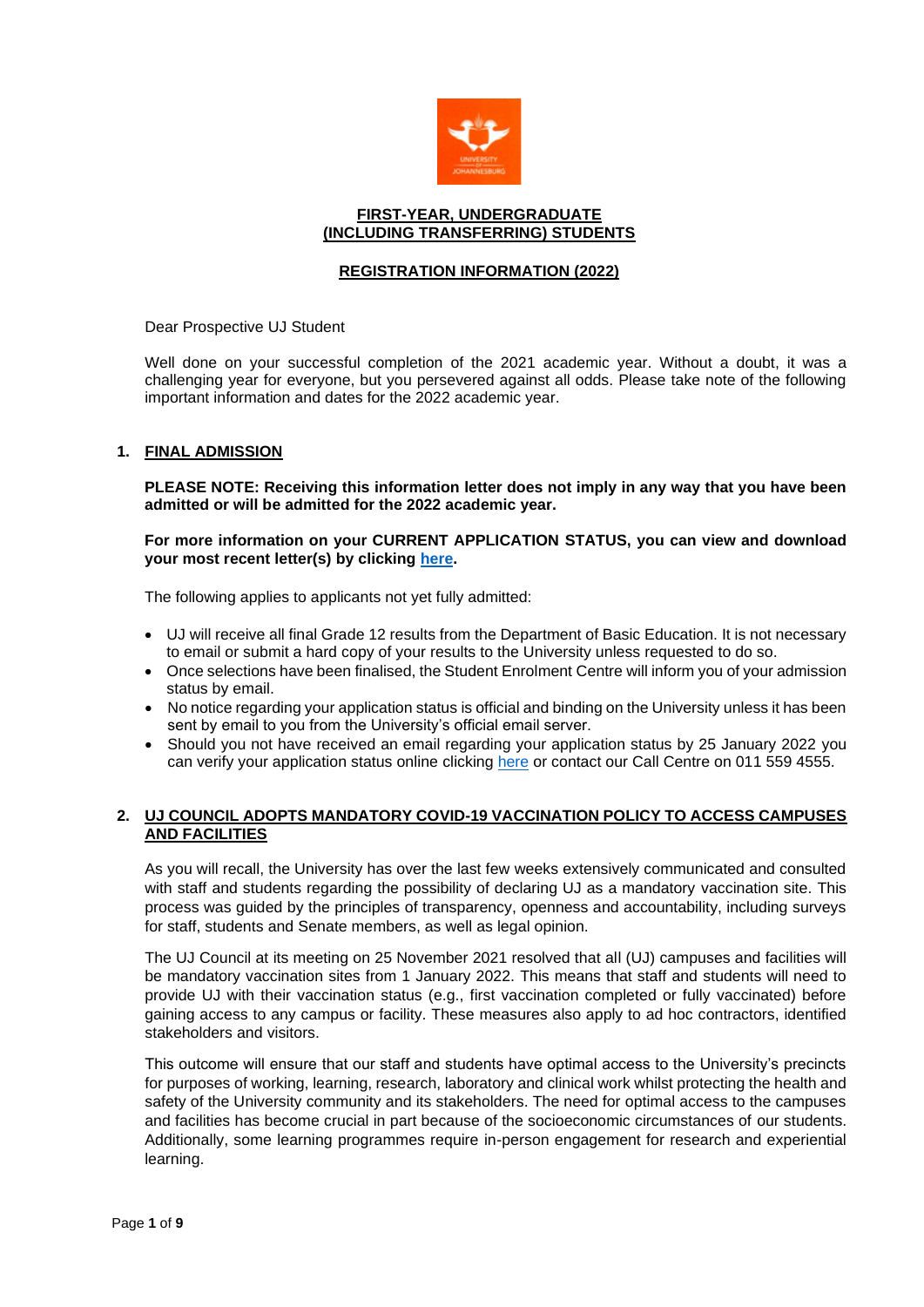Exemptions, based on medical or religious grounds, will be considered. It is important to note, however, that UJ will balance the rights of individuals against the collective rights of the broader University and the surrounding community. As the collective rights take precedence, the rights of individuals may be limited, in terms of section 36 of the Constitution of the Republic of South Africa, 1996.

Read the COVID-19 UJ Mandatory Vaccination Policy **[here](https://www.uj.ac.za/wp-content/uploads/2021/12/covid-19-mandatory-vaccination-policy-19-nov2021.pdf)**.

More information on implementation of this mandatory vaccination policy will be communicated soon.

We would like to thank everyone who has already taken the opportunity to be vaccinated. We once again remind our prospective students, students and staff who have not yet been vaccinated that the Liberty Life in Braamfontein and the Netcare Milpark Hospital, which have been identified as UJ dedicated sites, remain open.

Those who may not be able to make use of these sites may choose other available vaccination sites closer to their homes. If you cannot register via the EVDS (Electronic Vaccination Data System), you can book for your vaccination at any vaccination site across South Africa via https://sacoronavirus.co.za/active-vaccination-sites/.

Below are some useful steps to receive your COVID-19 vaccine:

- 1.1 Register for the Covid-19 vaccine on the government's EVDS system [\(https://vaccine.enroll.health.gov.za/#/\)](https://vaccine.enroll.health.gov.za/#/)
- 1.2. Visit the confirmed vaccination site on the date and time of your booking.
- 1.3 Take your EVDS SMS as proof of registration and your proof of identity (South African ID or passport) to the vaccination site. Alternatively,
- 1.4 Walk-in to any vaccination site to register and vaccinate.

We appreciate your cooperation and support in this effort as we work together to ensure that the University remains a safe place for everyone. Protecting our community requires all of us to do our part.

Once registered, you will receive an automated enquiry to disclose your vaccination status information (i.e., first vaccination completed or fully vaccinated). The vaccination code received via the Department of Health's EVDS (Electronic Vaccination Data System) must be submitted for verification purposes.

Fully vaccinated students' access cards will be activated for all campuses and facilities. Partially vaccinated students (e.g., first vaccination completed if the specific vaccine required two doses) are conditionally registered with access granted to the campuses and facilities. Accommodation in campus residences will be allowed. Students have until 31 March 2022 to comply with the conditional registration, i.e. to become fully vaccinated or risk having their studies cancelled.

Un-vaccinated students will receive a conditional registration status. Two categories of un-vaccinated conditionally registered students will apply. Students who plan to be vaccinated: They will be conditionally registered and have until 31 March 2022 to become fully vaccinated. Until partially registered, they will not have access to campus or facilities. Students who do not plan to be vaccinated: Under exceptional circumstances, they can apply for exemption. Only health/religious grounds will be considered (as per guidelines of the policy document). If the exemption request is approved, the student will need to present a weekly negative PCR COVID-19 test before being allowed to access the any campus or facility. The student can at any time decide to get vaccinated and submit their details via the online electronic system. If the exemption request is not approved, the student's access card will not be activated for access to any campus or facility and the conditional registration will be cancelled if not fully vaccinated by 31 March 2022.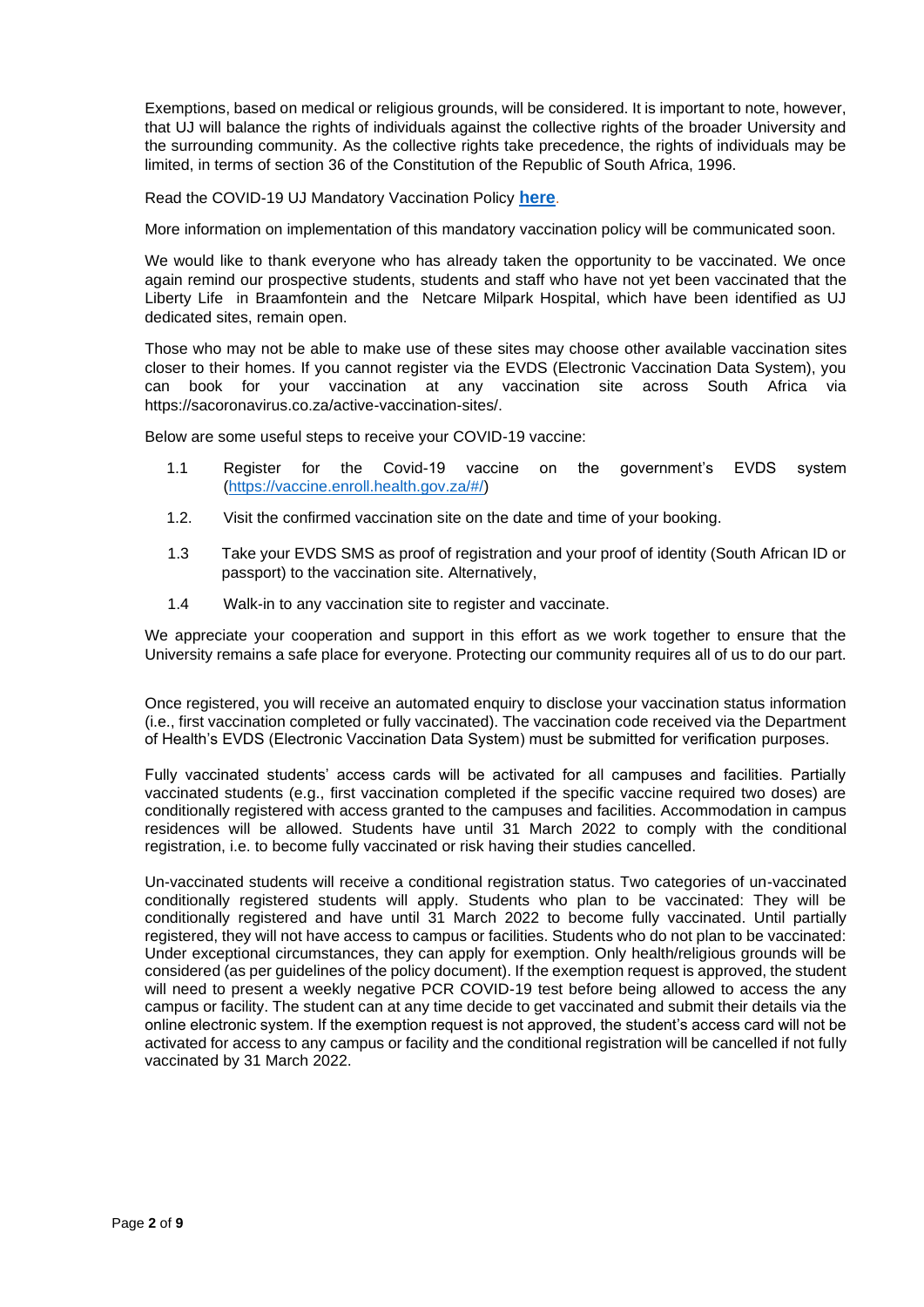## **3. REGISTRATION DETAILS**

Registration commences on 21 January 2022 and closes on 11 February 2022 **(only online, offcampus registrations will be allowed)**.

**Register as early as possible due to programmes being filled during the first few days of registrations. Spaces cannot be guaranteed.**

Note that the registration dates may be adjusted. Any such changes will be communicated to you.

NO on-campus facilities will be available for registration. All registrations are done online and offcampus, for which you may use a tablet/handheld device or any other computer facility at your disposal.

Follow this link<https://tinyurl.com/UJregistration> to access registration information and follow the stepby-step guide.

Review your **Proof of Registration** to ensure that your qualification and all the module registration(s) are complete and correct.

Do note that any *previous studies (at a higher education institution) MUST be declared to UJ*. A non-declaration of previous studies serves as sufficient reason for the cancellation of registration (please refer to the *Returning student registration information* letter published on the registration website) [https://tinyurl.com/UJregistration.](https://tinyurl.com/UJregistration)

**Only REGISTERED STUDENTS may participate in academic activities.**

## **4. PAYMENTS**

All students, including students whose fees are paid by sponsors or employers, **are required to pay the following minimum amounts in order to register**:

**Day students (tuition fees) –** All students not residing in the residences – **R3 870.00**

**Residence students (tuition fees and residence deposit) –** Only students with acceptance letters from residences – **R6 470.00**

Residence students who are provisionally selected/waiting for a space in residence only pay: **R3 870.00**

### **Payment methods:**

- Credit cards (E-payments) will reflect on your UJ student account immediately. Alternative payment methods used will not reflect immediately and may impact on securing a place.
- For online E-payments please use the following link: [https://ulink.uj.ac.za](https://ulink.uj.ac.za/)**.**
- **4.1 Please note that you must cancel your registration at the University if you decide to discontinue or withdraw from your qualification or study programme or register at another institution.**

### **4.2 The following cancellation rules will apply:**

#### **4.2.1 Total cancellation of studies**

- Cancellation on or before 25 February 2022: In this case, a total refund of the paid tuition fees and/or residence fees (where applicable) may be processed, except for the registration fee and ICT levy.
- Cancellation after 25 February 2022 (see point 4.2.2 below).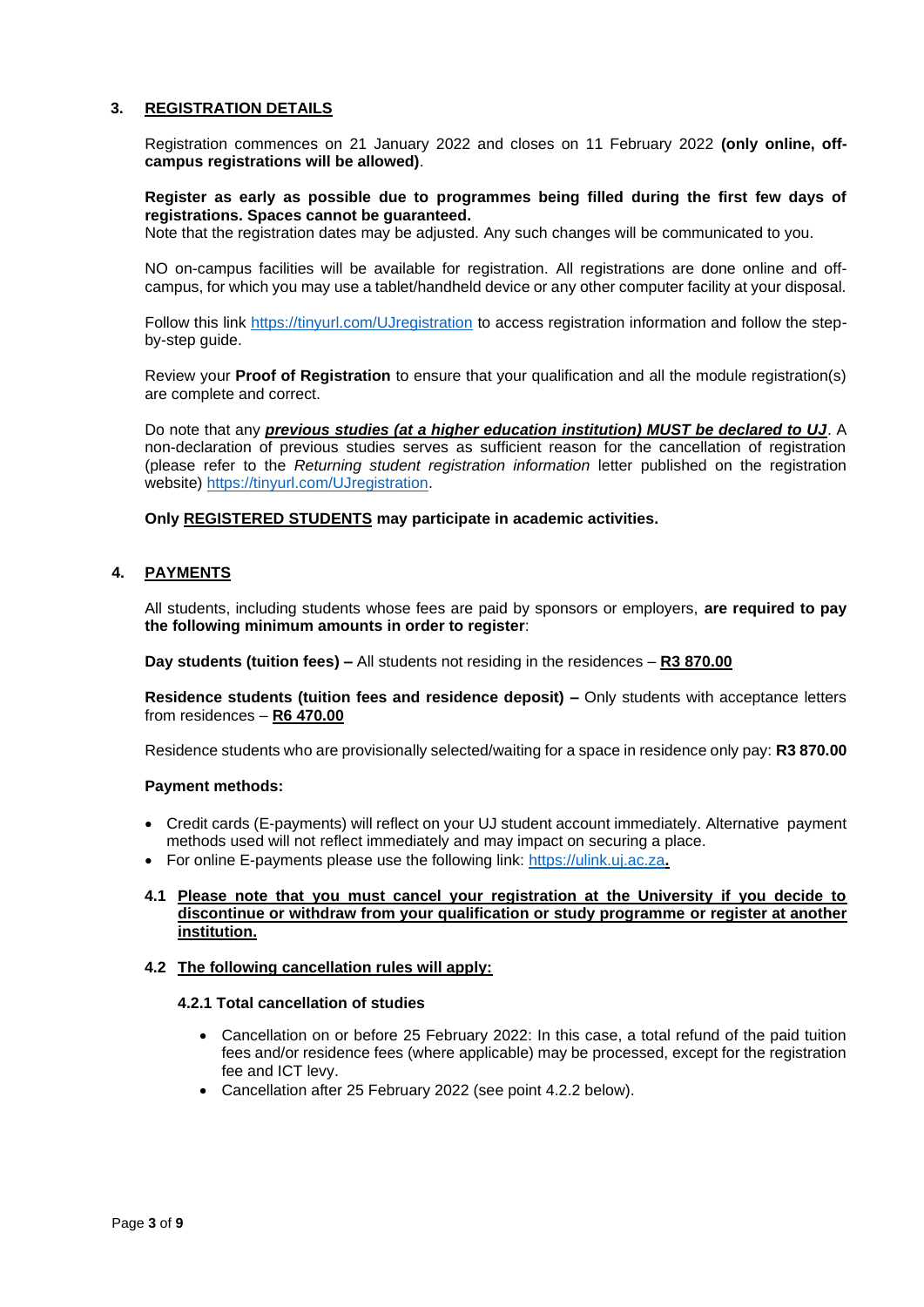# **4.2.2 Cancellation of modules**

| <b>First Semester Modules</b>                    | <b>Second Semester modules</b>            |  |
|--------------------------------------------------|-------------------------------------------|--|
| • Cancellation on or before 25 February 2022: No | • Cancellation on or before 29 July 2022: |  |
| fees payable                                     | No fees payable                           |  |
| • Cancellation on or before 8 April 2022: 50%    | • Cancellation on or before 2 September   |  |
| credit is granted                                | 2022: 50% credit is granted               |  |
| • Cancellation after 8 April 2022: No credit is  | • Cancellation after 2 September 2022: No |  |
| granted                                          | credit is granted                         |  |

| <b>Year Modules</b> |                                                                |  |  |
|---------------------|----------------------------------------------------------------|--|--|
|                     | • Cancellation on or before 25 February 2022: No fees payable  |  |  |
|                     | Cancellation on or before 08 April 2022: 75% credit is granted |  |  |
|                     | Cancellation on or before 29 July 2022: 50% credit is granted  |  |  |
|                     | Cancellation after 29 July 2022: No credit is granted          |  |  |

# **5. CHANGES TO REGISTRATION**

- Students will be able to **add or cancel modules** on the **online registration** system [https://ulink.uj.ac.za.](https://ulink.uj.ac.za/)
- Telephonic cancellations will not be accepted.
- Requests for cancellation or change of studies should be submitted to the relevant faculty officer in the faculty where you are registered. Failure to do so will result in students being liable for the fees for the relevant year.
- Students who fail to officially notify the University before the prescribed dates will forfeit any claim to be reimbursed.

# **6. STUDENT ACCESS CARDS**

Student access cards may be collected on-campus (after you have registered) from Monday 17 January 2022 until Friday 11 February 2022 between 08:00 to 15:30 at the following venues:

| <b>CAMPUS</b> | <b>DATE</b>                   | <b>VENUE</b>                                      |
|---------------|-------------------------------|---------------------------------------------------|
| APB           | 17 January – 11 February 2022 | Con Cowan Building, Bring your own device         |
|               |                               | venue, 2 <sup>nd</sup> floor                      |
| APK           | 17 January – 11 February 2022 | D1 Lab 208                                        |
| DFC.          | 17 January – 11 February 2022 | Samsung Venue, 2 <sup>nd</sup> Floor, QK Building |
| <b>SWC</b>    | 17 January – 11 February 2022 | GNA09, Robert Sobukwe Building                    |

Bring your proof of registration and ID with you when visiting the campus to collect your student card.

# **7. FIRST YEAR SEMINAR (FYS)**

The First Year Seminar will be held via an online platform. Participating in online orientation will require access to a computer, tablet, or smartphone with internet capabilities. **Attendance is compulsory for all first years.** For more information visit [https://www.uj.ac.za/teachinglearning/teaching-and](https://www.uj.ac.za/teachinglearning/teaching-and-learning/academic-development-and-support/first-year-seminar/)[learning/academic-development-and-support/first-year-seminar/.](https://www.uj.ac.za/teachinglearning/teaching-and-learning/academic-development-and-support/first-year-seminar/) The purpose is to welcome and introduce students to the University environment, the expectations of the qualification enrolled for, various resources available to them, and meeting lecturers.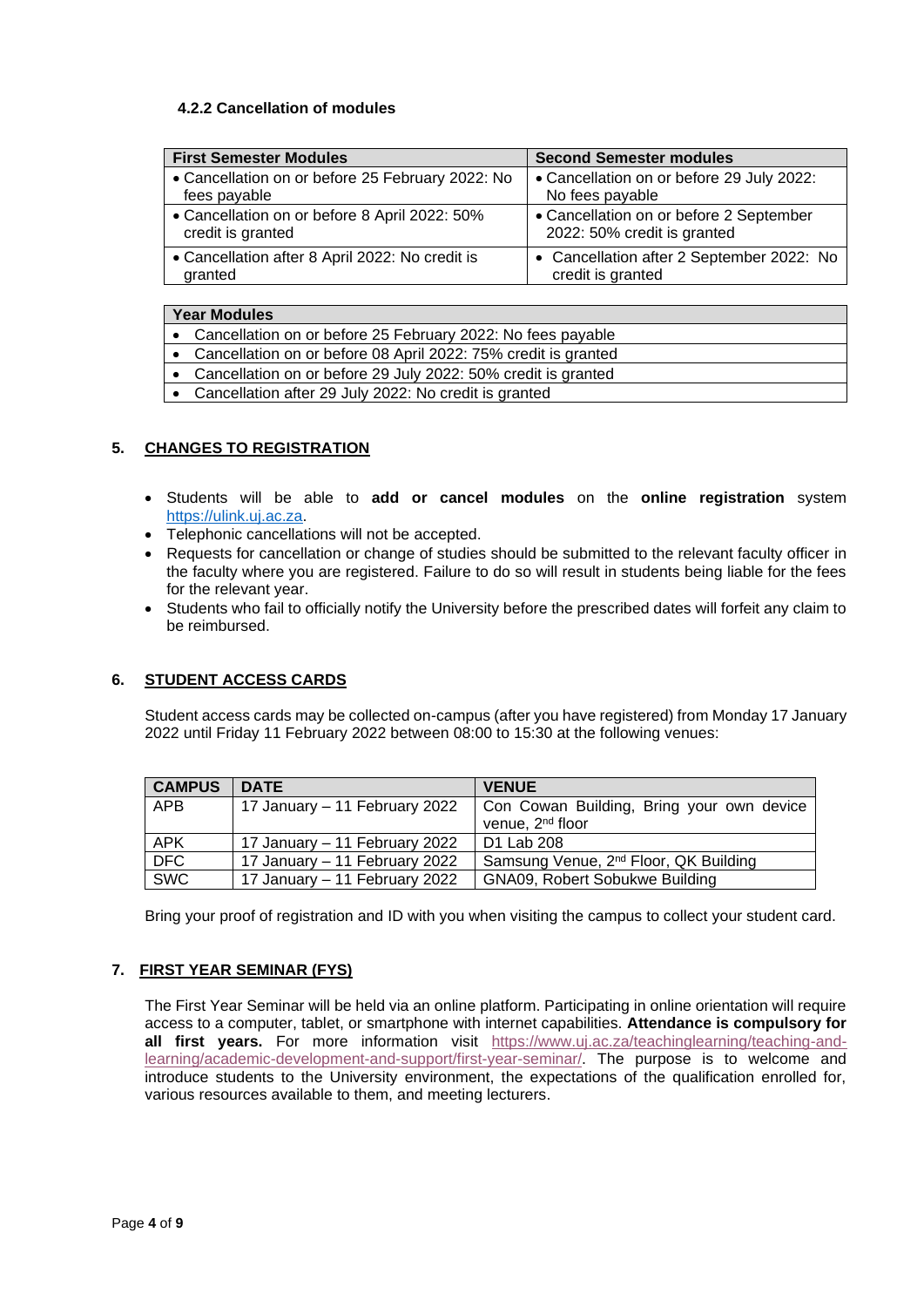# **8. HANDHELD DEVICES**

For minimum specifications and information about handheld devices, please use the following link <https://tinyurl.com/ElectronicDevicesUJ>

## **9. ACADEMIC REGULATIONS**

The Academic Regulations for 2022 are available on the following link<https://tinyurl.com/UJregulations> and provide essential guidance to administrative issues you might encounter. It is vital that each student reads and familiarises themself with the Academic Regulations.

### **10. FACULTY RULES AND REGULATIONS (YEARBOOKS) 2022**

2022 Faculty Rules and Regulations (Yearbooks) are available on College/Faculty web pages. <https://www.uj.ac.za/faculties/>

### **11. AFRICAN INSIGHTS AND ARTIFICIAL INTELLIGENCE IN THE 4IR**

All undergraduate students will be expected to complete ONE of the following Short Learning Programmes: (1) 'African Insights' an introduction to the intellectual traditions and debates in Africa, or (2) 'Artificial Intelligence in the 4IR'. The programmes are fully online and are available on [https://ulink.uj.ac.za/.](https://ulink.uj.ac.za/) On successful completion, you will receive an electronic certificate, and this achievement will reflect on your academic record. Both programmes are stimulating and relevant. You are encouraged to complete both programmes, although completion of only one is compulsory. You may choose which one to complete.

### **12. TIMETABLES**

The 2022 undergraduate lecturing and final assessment (exam) timetables, plus test dates, will be available after registration at the following link <https://www.uj.ac.za/study-uj-and-aid/timetables/>

Other timetable-related documents (e.g. the 2022 UJ Academic Calendar, the various timetable formats, and information regarding lecturing timetable switches) will be included.

Personalised lecturing timetables are also accessible via uLink after registration.

### **13. MERIT BURSARIES**

Merit bursaries will be granted based on final Grade 12 results and will automatically be allocated to your student account. For more information, please follow this link [https://tinyurl.com/UJMeritBursaries.](https://tinyurl.com/UJMeritBursaries)

### **14. TRANSFER STUDENTS**

Spaces for transfer students are limited. An official academic record is required together with the syllabus outline for the module for which credit is requested. Credit transfer requests must be approved by the relevant module lecturer. Please contact the College/Faculty Office for assistance.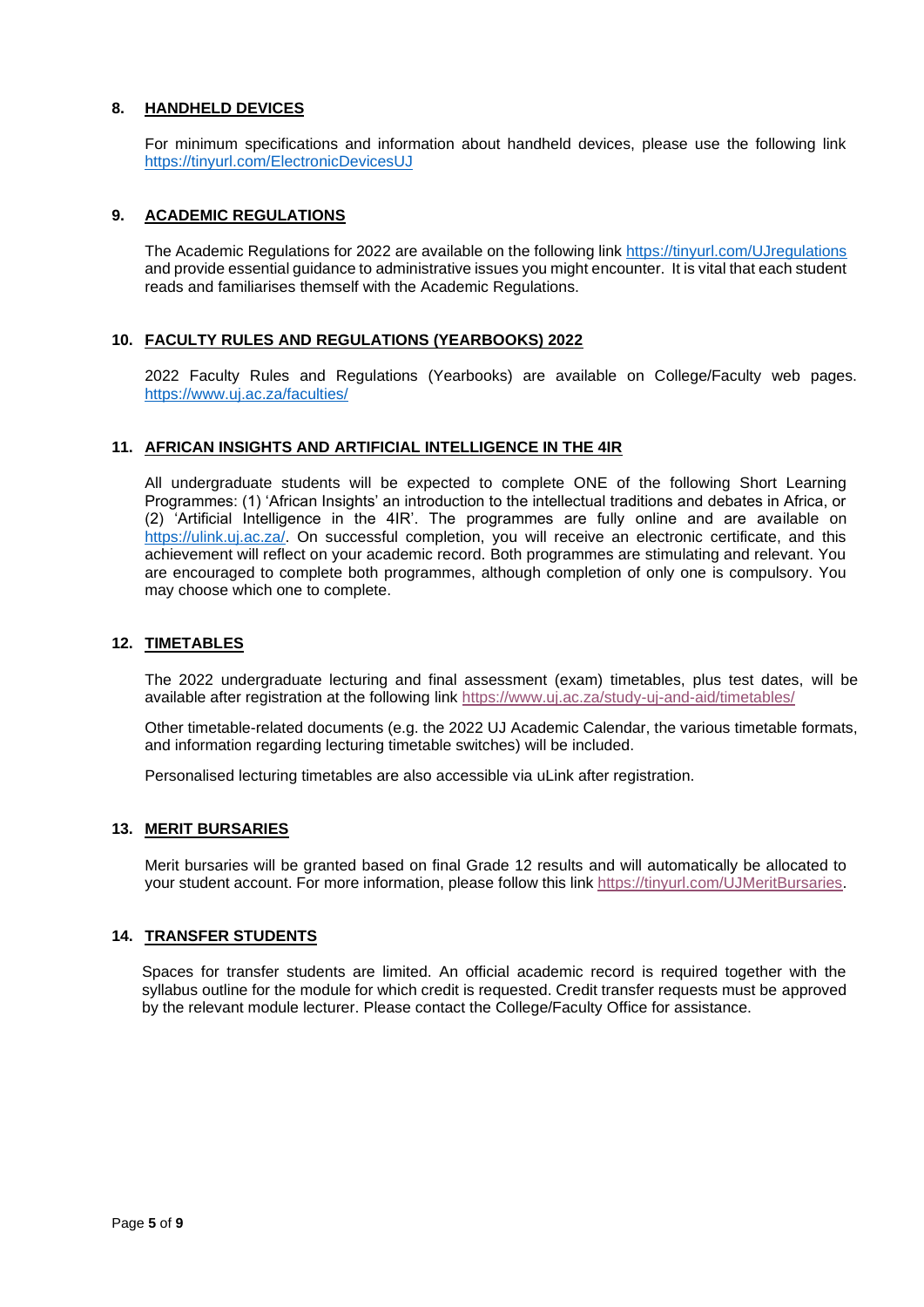# **15. INTERNATIONAL STUDENTS**

Students who are abroad and will still be in their home countries during the registration period may be allowed to register conditionally under the conditions explicated (see point 16). (International students who are in South Africa at the time of registration are not eligible for conditional registration.

The Division for Internationalisation will be assisting with off-campus clearance from Monday 10 January 2022. Please make use of this opportunity.

Temporary Residence Visa holders (i.e. Study, Work, Critical Skills Visa, and Relative with an endorsement to study at the University of Johannesburg or Diplomatic Permit), Special Dispensation (i.e. ZEP) need to submit proof of valid medical aid cover, registered and administered in South Africa according to the Medical Schemes Act.

First-time registering students with a Temporary Resident Visa (i.e. Study, Work with an endorsement to study at the University of Johannesburg or Diplomatic Permit need to submit certified copies of passport and/or a valid visa.

Permanent Residence Permit holders, Asylum Seekers, and Refugees with valid permits are required to submit a certified copy of the permit.

Compliance clearance documents i.e. medical aid, Visa must be uploaded via the registration platform. https://ulink.uj.ac.za

Follow this link <https://www.uj.ac.za/about/internationalisation/international-students/> for more information pertaining to document categories to be uploaded

Should you require any additional assistance, feel free to contact our Internationalisation staff members listed at point 19.

## **16. CONDITIONAL REGISTRATION FOR ACADEMIC PURPOSES**

*This pertains to where registration is approved on conditions different from the mandatory vaccination conditions (see section 1).*

Requests for conditional registration are approved by the relevant College/Faculty.

Conditions:

- 1. Registration must happen during the formal registration period.
- 2. Payment must be received for the applicable registration amount, which includes a nonrefundable registration fee and ICT levy.
- 3. The conditional registration agreement must be signed (in addition to the standard registration agreement). The document is available on the registration page of the UJ website.
- 4. Submission of all required documents.
- 5. Where required, the attendance of in-person classes from 1 April 2022.

Conditional registration will expire, and registration will be cancelled by 30 March 2022 or an earlier date as determined by the Faculty/College. The standard cancellation rules in respect of fees will apply. Conditionally registered students are not eligible for placement in UJ residences. Upon full registration, students may be considered for placement in UJ residence, should there be space available.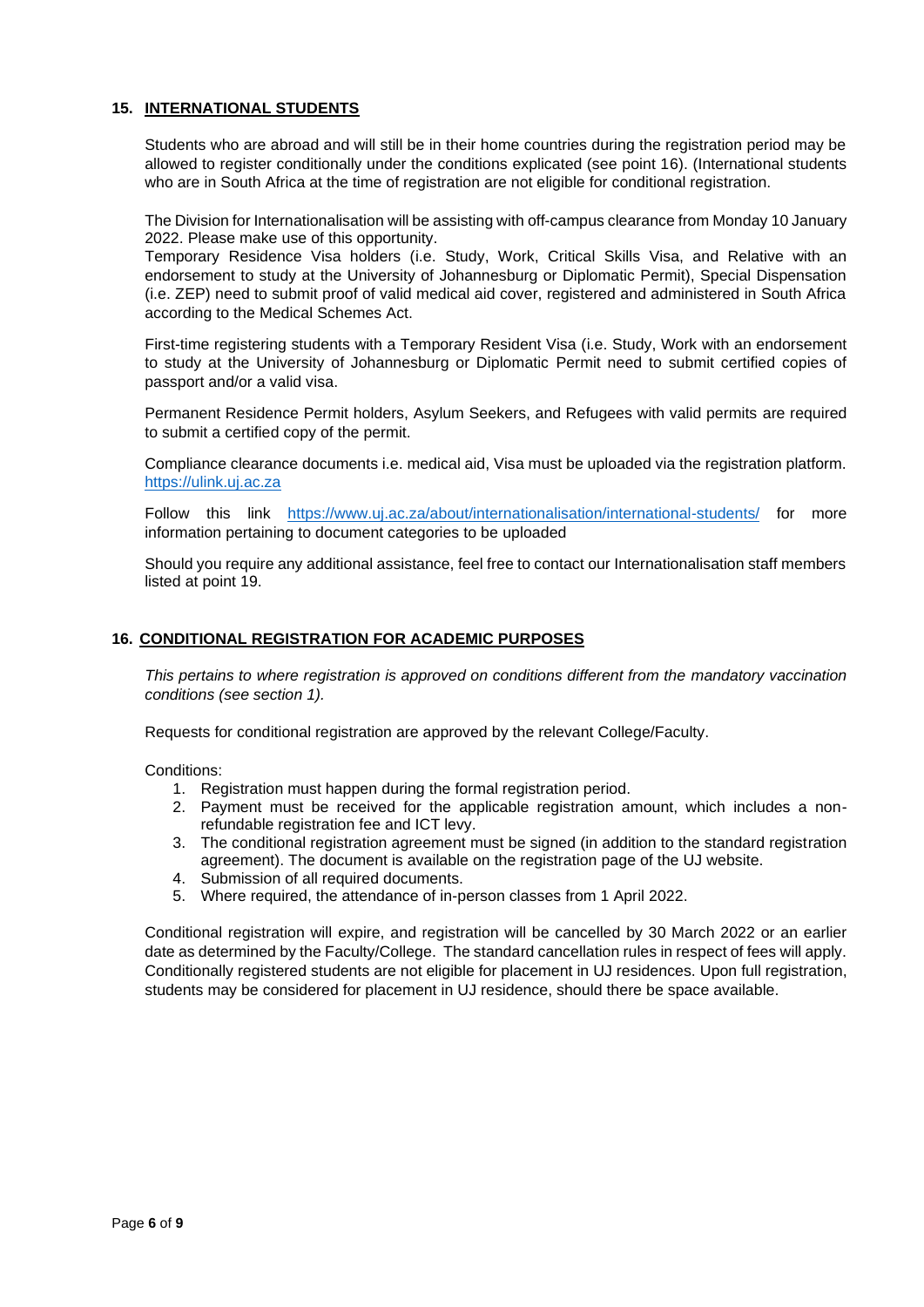## **17. AGREEMENT BETWEEN UNDERAGED STUDENTS (YOUNGER THAN 18 YEARS) AND THE UNIVERSITY**

All underaged applicants are required to enter into an agreement with the University before registration can take place.

**If you are under the age of 18, on 17 January 2022, you and your parent/guardian must sign the agreement form available on [www.uj.ac.za/registrations](http://www.uj.ac.za/registrations)**. **Kindly submit the completed form to the Faculty/College Office to unblock you for registration**.

# **18. ACADEMIC CALENDAR**

The University of Johannesburg Academic Calendar can be accessed at the following link <https://www.uj.ac.za/about/Pages/Academic-Calendar-and-Regulations.aspx>

# **19. FACULTY / COLLEGE / INTERNATIONALISATION AND GENERAL REGISTRATION SUPPORT**

The following registration support is available during weekdays 07:30 – 16:00

• Call Centre on 011 559 4555 or Online chat facility [www.uj.ac.za](http://www.uj.ac.za/)

| <b>COLLEGE OF BUSINESS AND ECONOMICS</b>                                                                                                                                                                                                                                                                                                                                                                 | <b>CAMPUS</b>                    |
|----------------------------------------------------------------------------------------------------------------------------------------------------------------------------------------------------------------------------------------------------------------------------------------------------------------------------------------------------------------------------------------------------------|----------------------------------|
| AskCBE@uj.ac.za or lnuku@uj.ac.za or jsimelane@uj.ac.za                                                                                                                                                                                                                                                                                                                                                  | Kingsway<br>Campus               |
| suek@uj.ac.za or andronican@uj.ac.za                                                                                                                                                                                                                                                                                                                                                                     | <b>Bunting</b><br>Road<br>Campus |
| bobbyk@uj.ac.za or matebogom@uj.ac.za                                                                                                                                                                                                                                                                                                                                                                    | Soweto<br>Campus                 |
| <b>FACULTY OF ART, DESIGN AND ARCHITECTURE</b>                                                                                                                                                                                                                                                                                                                                                           | <b>CAMPUS</b>                    |
| amaritz@uj.ac.za or hselolo@uj.ac.za                                                                                                                                                                                                                                                                                                                                                                     | <b>Bunting</b><br>Road<br>Campus |
| <b>FACULTY OF ENGINEERING AND THE BUILT ENVIRONMENT</b>                                                                                                                                                                                                                                                                                                                                                  | <b>CAMPUS</b>                    |
| web-engineering@uj.ac.za - Front Desk, Letters, QVS, Sick notes, F7 appeals<br>dinos@uj.ac.za -Department of Electrical Engineering Science<br>fulufhelom@uj.ac.za - Department of Mechanical Engineering Science<br>bnkosi@uj.ac.za - Department of Civil Engineering Science<br>web-engineering@uj.ac.za - Front Desk, Letters, QVS, Sick notes, F7 appeals                                            | Kingsway<br>Campus               |
| maggyn@uj.ac.za - SLP Coordination                                                                                                                                                                                                                                                                                                                                                                       |                                  |
| thokom@uj.ac.za - Department of Civil Engineering Technology<br>pearln@uj.ac.za - Department of Mining                                                                                                                                                                                                                                                                                                   |                                  |
| halwar@uj.ac.za - Department of Construction Management<br>vtmbola@uj.ac.za - Department of Quality and Operations Management<br>mmatapam@uj.ac.za - Department of Electrical Technology & Department of<br>Urban and Regional Planning<br>velnahm@uj.ac.za - Department of Mechanical and Industrial Engineering<br>matomer@uj.ac.za - Department of Chemical Engineering & Department of<br>Metallurgy | Doornfontein<br>Campus           |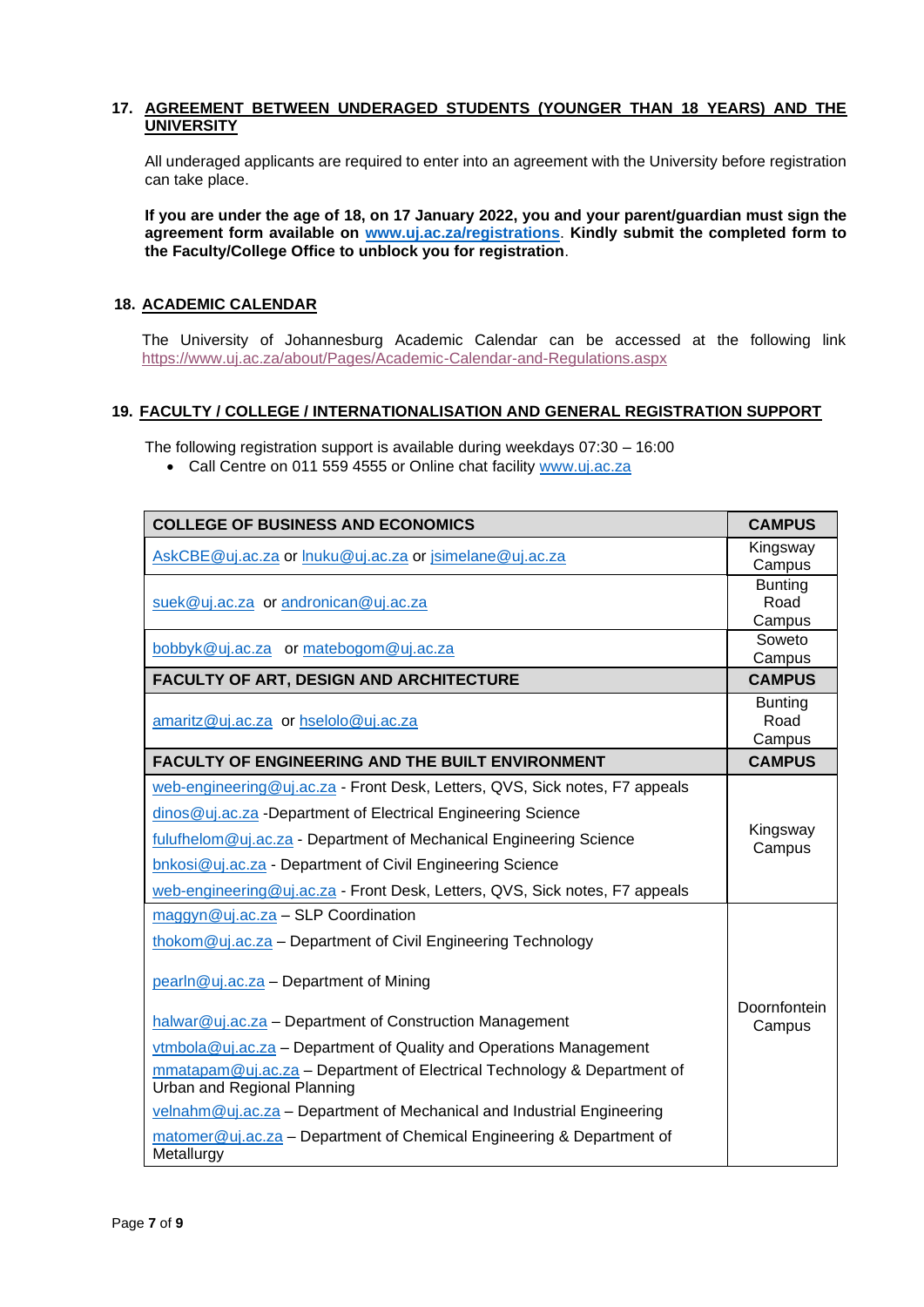| nkhensanin@uj.ac.za - Nkhensani Ngobeni - School of Engineering<br>Management | <b>Bunting</b><br>Road<br>Campus |
|-------------------------------------------------------------------------------|----------------------------------|
| <b>FACULTY OF EDUCATION</b>                                                   | <b>CAMPUS</b>                    |
| eduqueries@uj.ac.za                                                           | All campuses                     |
| <b>FACULTY OF HEALTH SCIENCE</b>                                              | <b>CAMPUS</b>                    |
| web-healthscience@uj.ac.za                                                    | Doornfontein<br>Campus           |
| <b>FACULTY OF HUMANITIES</b>                                                  | <b>CAMPUS</b>                    |
| tmotaung@uj.ac.za (Surnames A-F)                                              |                                  |
| Ivandenberg@uj.ac.za (Surnames G-K)                                           |                                  |
| ambozana@uj.ac.za (Surnames L-MAB)                                            |                                  |
| dbotman@uj.ac.za (Surnames MAC-MAQ)                                           |                                  |
| mercials@uj.ac.za (Surnames MAR-ME                                            |                                  |
| ifadal@uj.ac.za (Surnames MF-MOM)                                             | Kingsway                         |
| edwardl@uj.ac.za (Surnames MON-NC)                                            | Campus                           |
| mmackay@uj.ac.za (Surnames ND-NT)                                             |                                  |
| rjordaan@uj.ac.za                                                             |                                  |
| aphiwes@uj.ac.za (Surnames NU-SEK)                                            |                                  |
| hapes@uj.ac.za (Surnames SEL-TSH)                                             |                                  |
| stheunissen@uj.ac.za (Surnames TSI-Z)                                         | Kingsway                         |
| rmosia@uj.ac.za / humanitiesreceph@uj.ac.za (Transcripts and Reception)       | Campus                           |
| evanwyk@uj.ac.za (Extended BA Degrees)                                        |                                  |
| <b>FACULTY OF LAW</b>                                                         | <b>CAMPUS</b>                    |
| thokozilem@uj.ac.za                                                           | Kingsway<br>Campus               |
| <b>FACULTY OF SCIENCE</b>                                                     | <b>CAMPUS</b>                    |
| Web-science@uj.ac.za - Undergraduate and Advanced Diplomas                    |                                  |
| geraldm@uj.ac.za and tinyikos@uj.ac.za - Honours                              | All campuses                     |
| melissah@uj.ac.za and hazell@uj.ac.za - Master's/Doctoral                     |                                  |
| <b>INTERNATIONALISATION</b>                                                   | <b>CAMPUS</b>                    |
|                                                                               | Kingsway                         |
| Mr Tshepang Marumo, +27 (0) 11 559 2096 or tshepangm@uj.ac.za                 | and Soweto<br>Campus             |
|                                                                               | Kingsway                         |
| Mrs Mampou Ngqumshe, +27 (0) 11 559 4517 or mampoum@uj.ac.za                  | Campus                           |
| Mr Thabang Mothebe, +27 (0) 11 559 6510 or thabangm@uj.ac.za                  | Doornfontein<br>Campus           |
|                                                                               | <b>Bunting</b>                   |
| Ms Palesa Makwela, $+27$ (0) 11 559 1027 or pmakwela@uj.ac.za                 | Road                             |
|                                                                               | Campus<br>Kingsway               |
| Ms Shantelle Sass, +27 (0) 11 559 7780 or ssass@uj.ac.za                      | Campus                           |